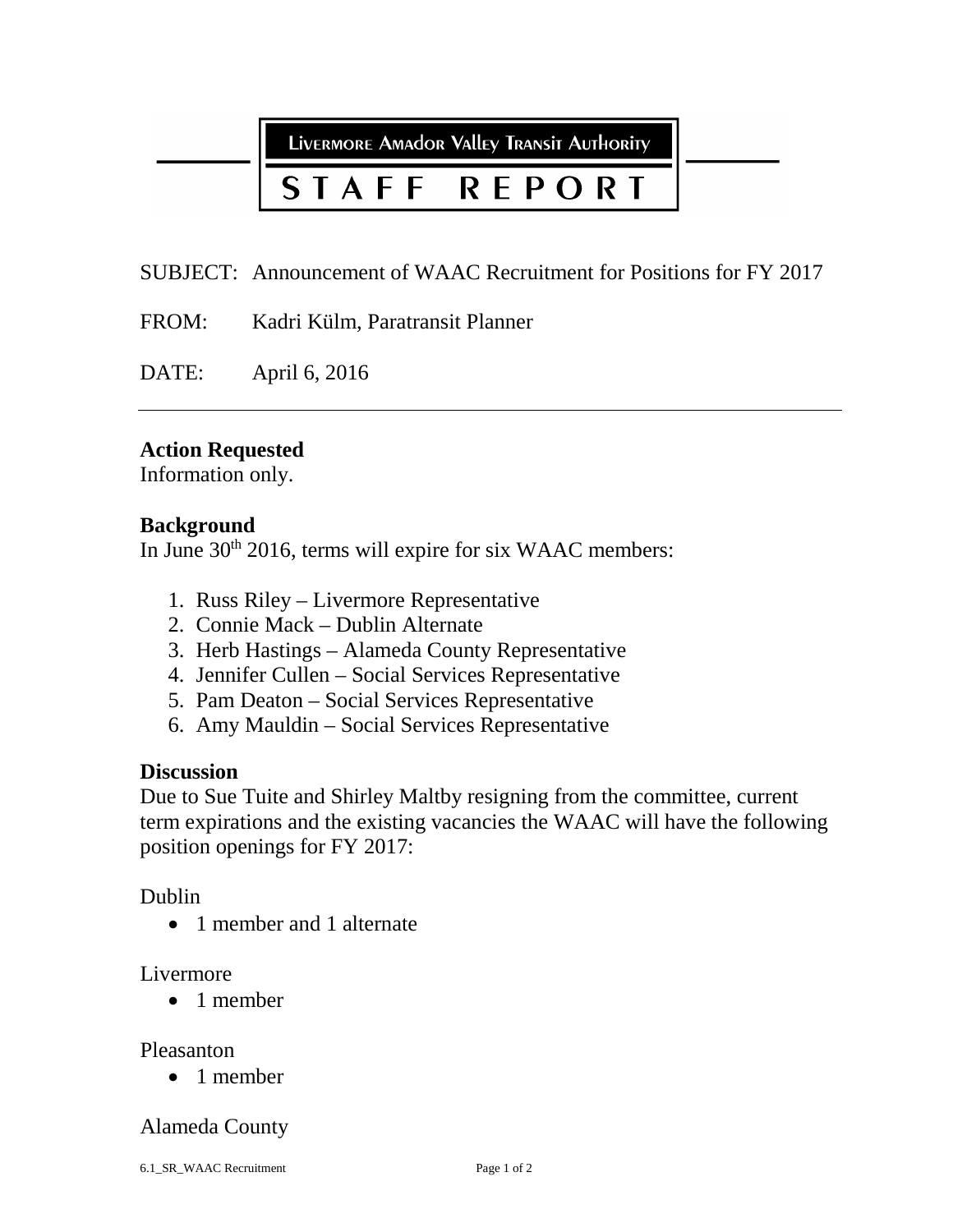• 1 member

Social Services

• 3 member and 1 alternate

Staff will be releasing solicitations for new members shortly and will encourage current Wheels fixed-route and Dial-A-Ride users to apply for the openings. All applications are due on April 15, 2016. Positions will be reviewed by the WAAC at the Committee's May meeting and LAVTA's Board of Directors will review the applications and select WAAC members at their June meeting. New members will start serving at the July 2015 meeting.

# **Action Requested**

Information only.

Attachments:

- 1. WAAC Term Expirations
- 2. WAAC Application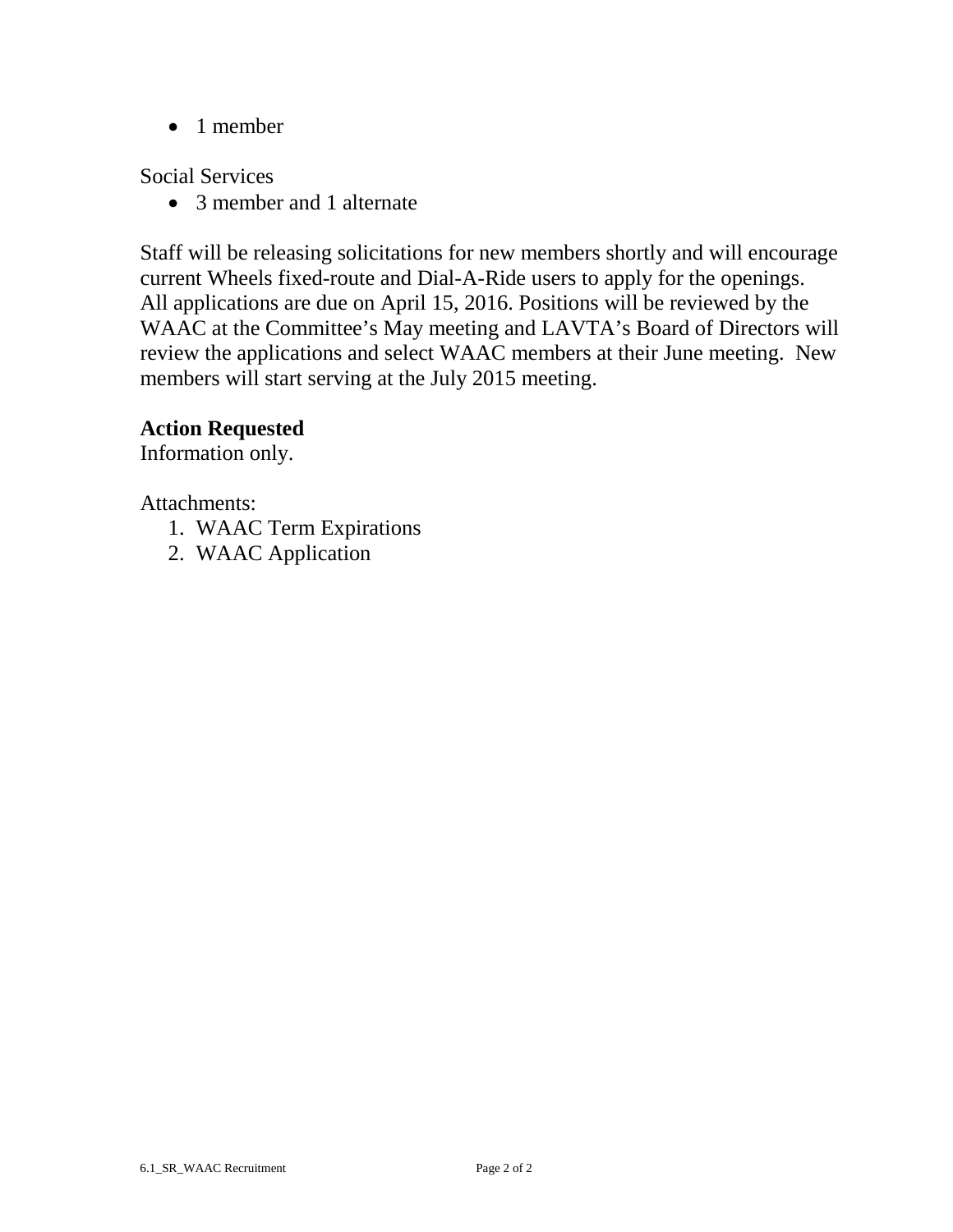# WHEELS Accessible Advisory Committee (WAAC) Membership Directory for FY 2017 (July 2016 to June 2017) *As of March 8, 2016*

# Dublin Representation

| <b>Committee Seat</b> | <b>Term</b> | <b>Term Beginning</b> | <b>Term Conclusion</b> |
|-----------------------|-------------|-----------------------|------------------------|
| <b>Shawn Costello</b> | 2 years     | July 2015             | June 2017              |
| (VACANT)              |             |                       |                        |
| Alternate (VACANT)    |             |                       |                        |

# Livermore Representation

| <b>Committee Seat</b>          | <b>Term</b> | <b>Term Beginning</b> | <b>Term Conclusion</b> |
|--------------------------------|-------------|-----------------------|------------------------|
| (VACANT)                       |             |                       |                        |
| Nancy Barr                     | 2 years     | July 2015             | June 2017              |
| Mary Anna Ramos<br>(Alternate) | 2 years     | <b>July 2015</b>      | June 2017              |

# Pleasanton Representation

| <b>Committee Seat</b>     | <b>Term</b> | <b>Term Beginning</b> | <b>Term Conclusion</b> |
|---------------------------|-------------|-----------------------|------------------------|
| Carmen Rivera-Hendrickson | 2 years     | July 2015             | June 2017              |
| 'VACANT)                  |             |                       |                        |
| Glenn Hage (Alternate)    | 2 years     | July 2015             | June 2017              |

# Alameda County Representation

| <b>Committee Seat</b> | <b>Term</b> | <b>Term Beginning</b> | <b>Term Conclusion</b> |
|-----------------------|-------------|-----------------------|------------------------|
| (VACANT)              |             |                       |                        |
| Alternate (VACANT)    |             |                       |                        |

# Social Services Representation

| <b>Committee Seat</b>     | <b>Term</b> | <b>Term Beginning</b> | <b>Term Conclusion</b> |
|---------------------------|-------------|-----------------------|------------------------|
| (VACANT)                  |             |                       |                        |
| (VACANT)                  |             |                       |                        |
| (VACANT)                  |             |                       |                        |
| <b>Alternate (VACANT)</b> |             |                       |                        |

# PAPCO Representative

| <b>Committee Seat</b> | <b>Term</b> | <b>Term Beginning</b> | <b>Term Conclusion</b> |
|-----------------------|-------------|-----------------------|------------------------|
| <b>Esther Waltz</b>   | years       | 2014                  |                        |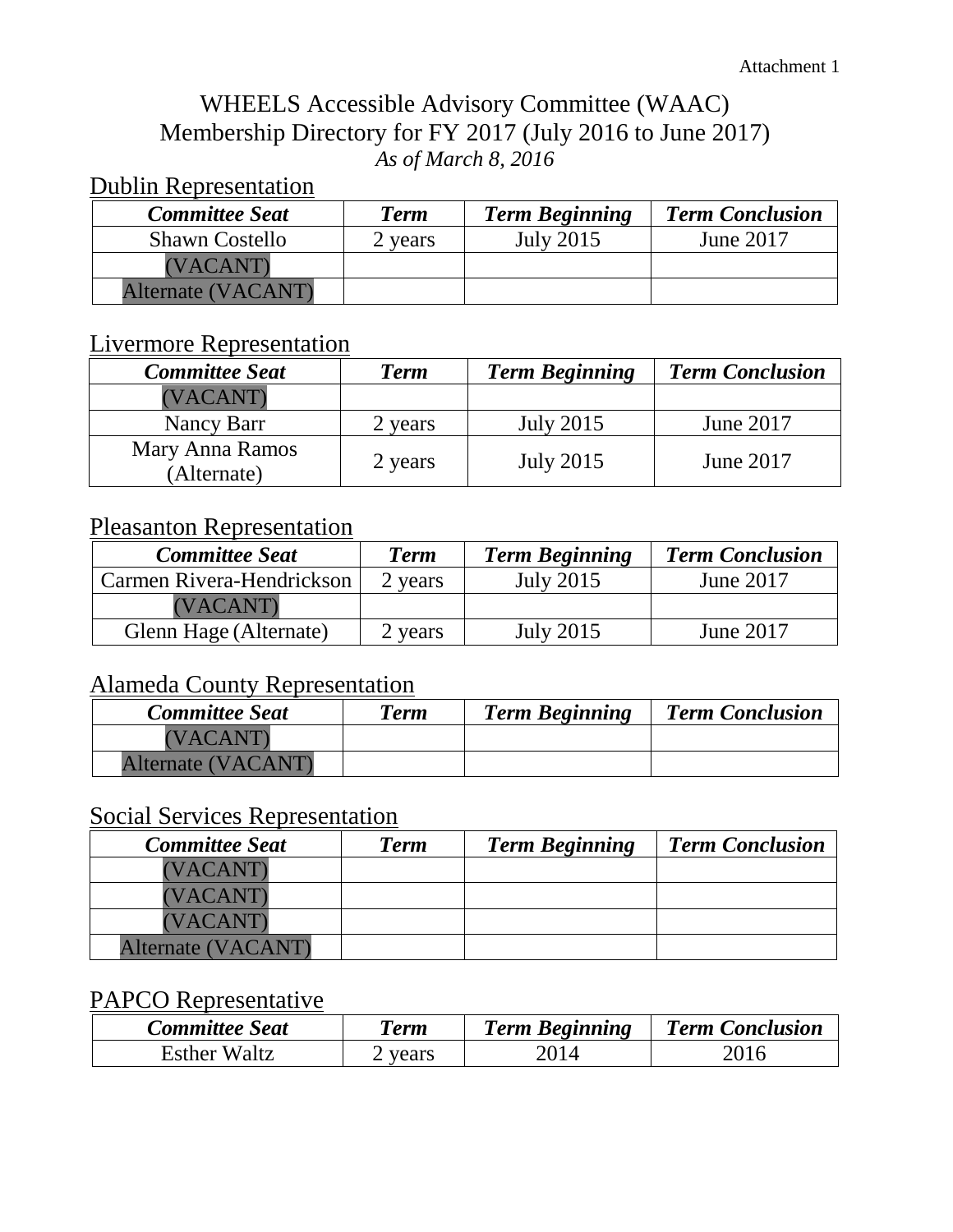Attachment 2



**Livermore Amador Valley Transit Authority Wheels Accessible Advisory Committee (WAAC)** 

### **APPLICATION INSTRUCTIONS**

# **ELIGIBILITY REQUIREMENTS**

Residents of Pleasanton, Dublin or Livermore who are elderly, disabled or care for someone who is disabled may apply to be the representative for their city or county. Persons employed in the social services field in the Tri-Valley area may apply for the Social services position only.

### **RESPONSIBILITIES**

Members are expected to represent the viewpoint of the elderly and disabled community of the Tri Valley and provide input on the Wheels services. Members also act as liaisons for Wheels by informing the general public about Wheels services and policies. Meetings are held every other month and are scheduled for ninety (90) minutes. For disabled members, transportation is provided on the Wheels Dial-A-Ride service for free both to and from the meeting. All members receive a pass which provides them with complimentary service on all Wheels fixed route buses while serving on the WAAC. Appointments to the WAAC are made by the elected officials who make up the Wheels Board of Directors.

### **Please send the filled out application to:**

**Attn: Kadri Kulm LAVTA/Wheels 1362 Rutan Court, Suite 100 Livermore, CA 94551**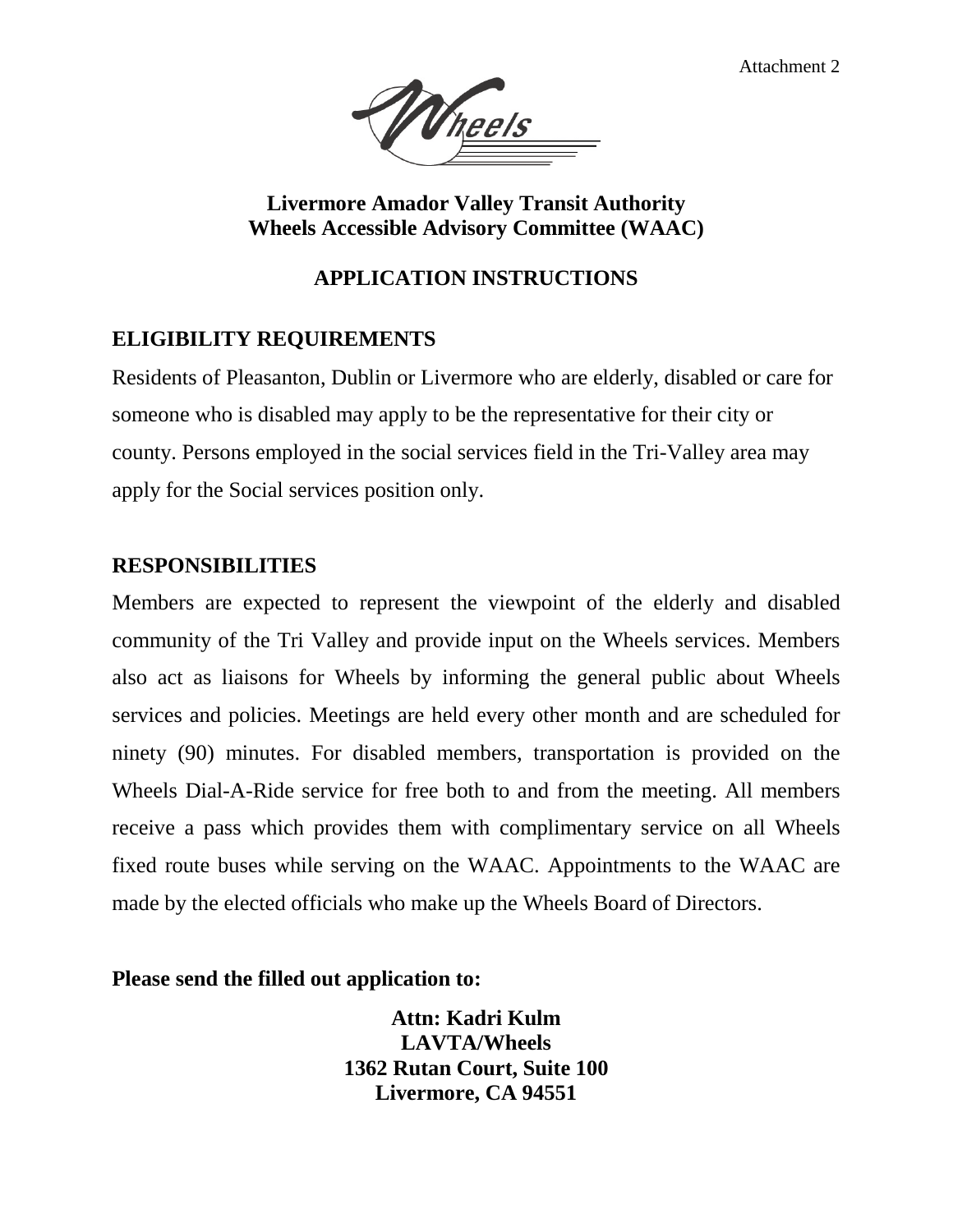# **APPLICATION FOR WAAC MEMBERSHIP**

# **GENERAL INFORMATION**

|  | $\mathsf{Zip}\_$ |  |
|--|------------------|--|
|  |                  |  |
|  |                  |  |

# **Which of the following open positions are you applying for?**

(May check more than one, if applicable.**)**

|                                                                                                | City of Dublin                                |  |  |  |
|------------------------------------------------------------------------------------------------|-----------------------------------------------|--|--|--|
|                                                                                                | <b>City of Pleasanton</b>                     |  |  |  |
|                                                                                                | City of Livermore                             |  |  |  |
|                                                                                                | Alameda County                                |  |  |  |
|                                                                                                | Social Services Agency                        |  |  |  |
| You are eligible for your position because you are<br>A resident of the City or County and are |                                               |  |  |  |
|                                                                                                | Elderly                                       |  |  |  |
|                                                                                                | Disabled                                      |  |  |  |
|                                                                                                | A Caretaker for a Disabled person             |  |  |  |
| Or                                                                                             |                                               |  |  |  |
|                                                                                                | Employed in Social Services in the Tri Valley |  |  |  |